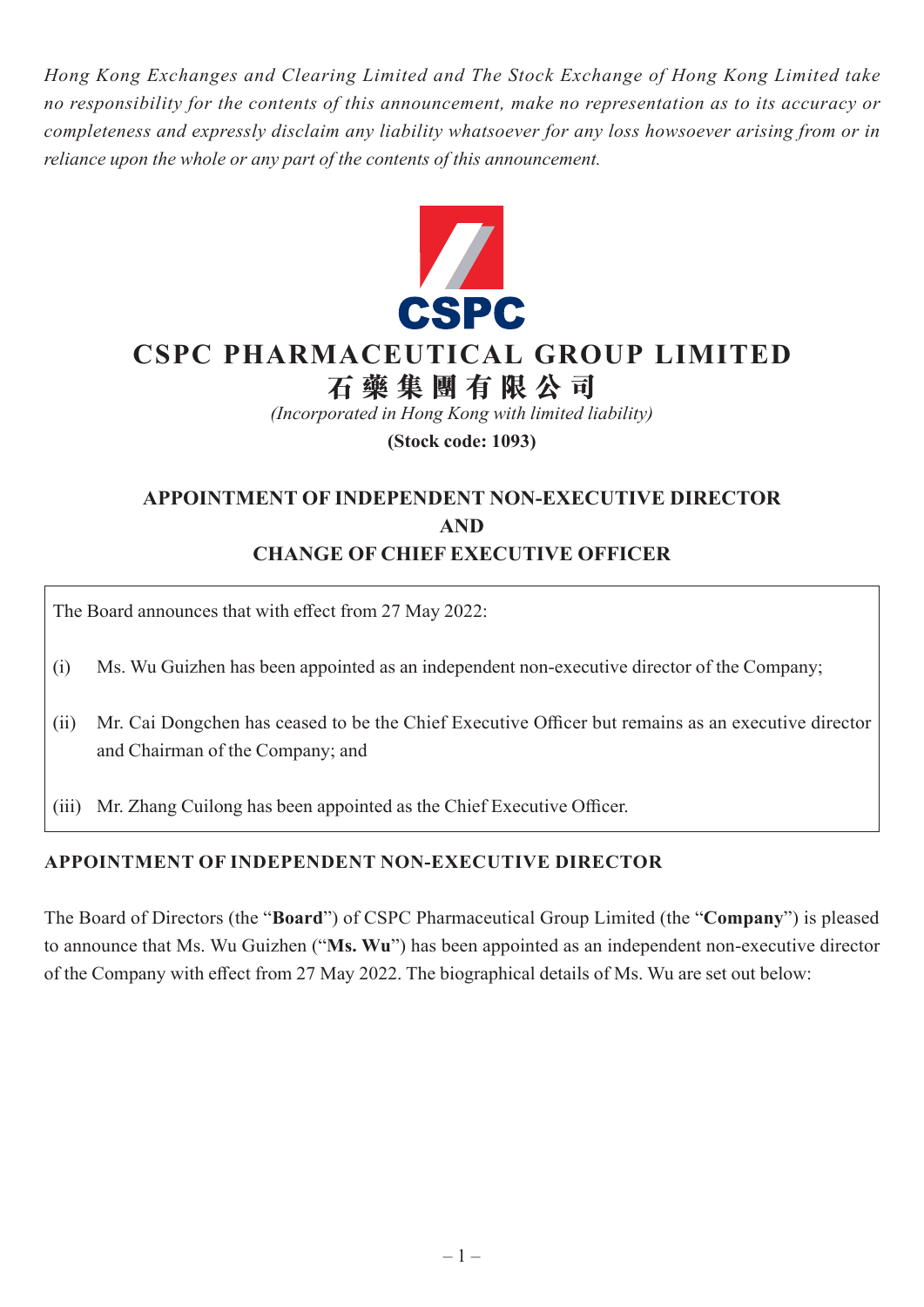Ms. Wu, aged 62, is the Chief Expert of Biosafety of the Chinese Center for Disease Control and Prevention ("**CDC**"), the President of Asia-Pacific Biosafety Association and the key expert group leader of the National Key Research and Development Program "Biosafety Key Technology Research and Development" of the 13th and 14th Five-Year Plans. She is a "Young and Middle-Aged Expert with Outstanding Contributions" awarded by the Ministry of Health, a "March 8 Red Flag Bearer" and enjoys special government allowance from the State Council. She has served as the party committee's secretary and legal representative of the National Institute for Viral Disease Control and Prevention of the CDC. Ms. Wu has long been engaged in the prevention and control of major infectious diseases, disposal of public health emergencies as well as biosafety management and research. She is the pioneer planner and founder of the laboratory biosafety management system in China and has strongly supported the swift response to major epidemics such as Covid-19 and Ebola, making significant contributions to the national security. Ms. Wu has presided over or participated in drafting and revising 15 biosafety regulations and standards in China, published, as editor-in-chief, 14 biosafety monographs including the Laboratory Biosafety Manual, and published, as corresponding author (including co-author), more than 70 articles in journals such as Nature, Science, Cell, The New England Journal of Medicine and Lancet. In January 2022, she was selected as one of the world's top 100 thousand scientists (ranked 8171st in the world and 1st in the field of public health and preventive medicine in China). Ms. Wu is the founder and editor-in-chief of Biosafety and Health, the first English scientific journal of biosafety in China, and is also the editor-in-chief of Chinese Journal of Experimental and Clinical Virology and associate editor-in-chief of Chinese Journal of Virology. Ms. Wu received a bachelor's degree in medicine from Beijing Medical College (now known as Peking University Health Science Center) and a postgraduate degree from China University of Political Science and Law. She was a senior visiting scholar at Harvard University.

Ms. Wu serves as the Deputy Director of the National Biosafety Expert Committee of the State Council, Deputy Director of the First to Third Biosafety Assessment Expert Committee of Pathogenic Microbiology Laboratory of the National Health Commission, member of the CAST UN Consultative Committee on Life Science and Human Health (CCLH), member of the Expert Committee of China National Center for Biotechnology Development, member of the Professional Committee of National Health Infectious Disease Standards, Chairwoman of the Public Health Committee of China Medical Women's Association, Chairwoman of the Biological Resources and Management Branch of the Chinese Preventive Medicine Association, Deputy Director of the Biosafety and Protective Equipment Branch of the Chinese Prevention Medicine Association, member of the Biosafety Review Committee of the High-grade Pathogenic Microbiology Laboratory of the Ministry of Science and Technology, member of the Board of Appeals and the Biosafety Professional Committee of the China National Accreditation Service for Conformity Assessment.

Ms. Wu has entered into a service contract with the Company for a period of three years commencing from 27 May 2022 and she is subject to retirement by rotation and re-election at the general meeting in accordance with the Articles of Association of the Company. Ms. Wu is entitled to receive an annual director's fee of HK\$200,000 which was recommended by the remuneration committee of the Company and determined by the Board with reference to her skills, experience and qualification as well as the prevailing market practices.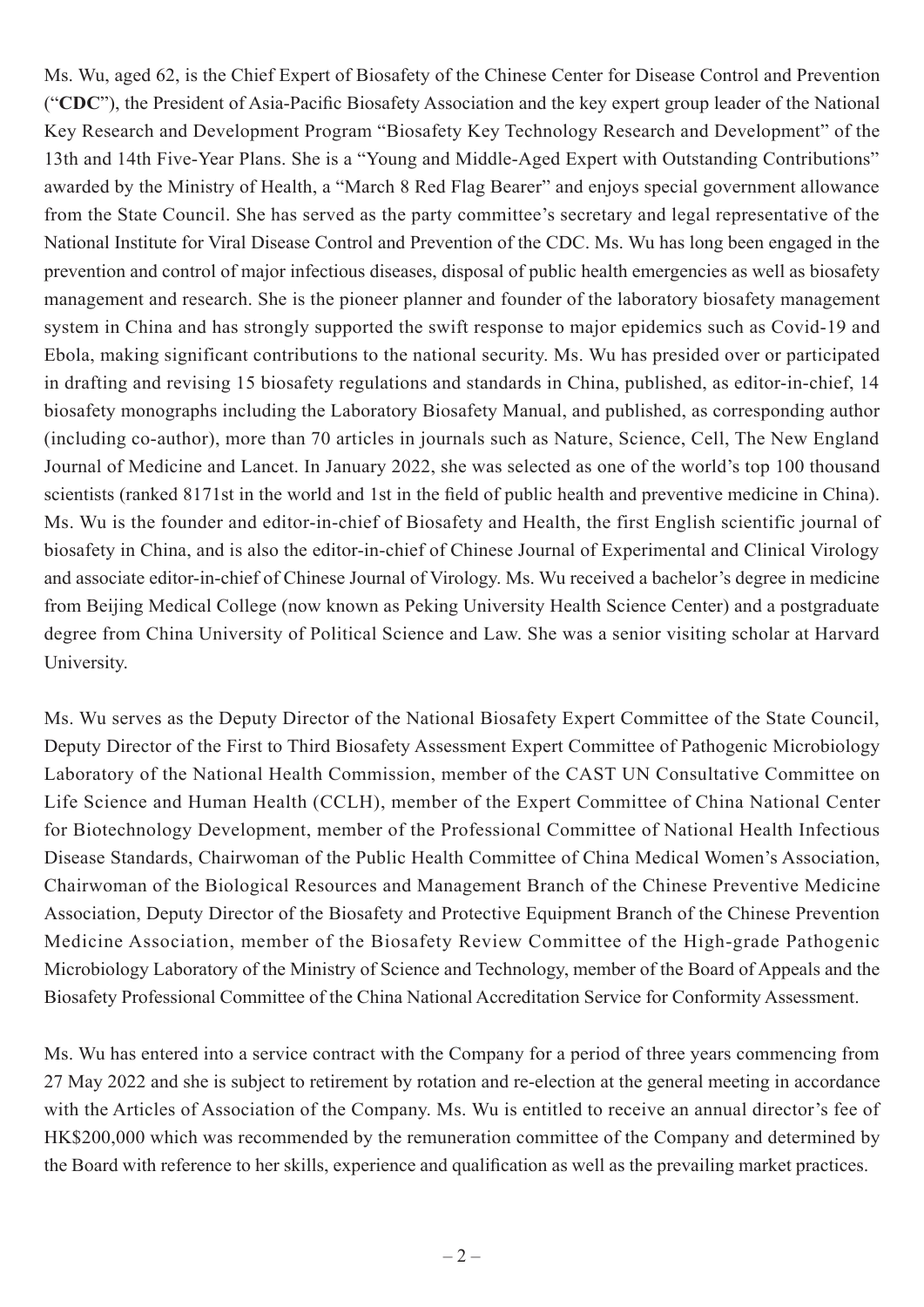Ms. Wu has not held any other positions with any members of the Group and does not have any relationships with any directors, senior management or substantial or controlling shareholders of the Company. Save as disclosed above, Ms. Wu has not held any directorships in any listed public companies in the last three years. As at the date of this announcement, Ms. Wu does not have any interest in the shares of the Company within the meaning of Part XV of the Securities and Future Ordinance.

Save as disclosed above, there is no other information to be disclosed pursuant to rule 13.51(2) of the Rules Governing the Listing of Securities of The Stock Exchange of Hong Kong Limited ("**Stock Exchange**") ("**Listing Rules**") nor any other matters which need to be brought to the attention of the shareholders of the Company in connection with the appointment of Ms. Wu.

### **CHANGE OF CHIEF EXECUTIVE OFFICER**

The Board of the Company announces the change of Chief Executive Officer with effect from 27 May 2022 as set out below:

(1) Mr. Cai Dongchen ("**Mr. Cai**") has ceased to act as the Chief Executive Officer of the Company (the "**CEO**'') in order to focus his time and effort more on the strategic level of the Company and facilitate the arrangement to separate the roles of Chairman and CEO so as to maintain a high standard of corporate governance. Mr. Cai remains as an executive director and Chairman of the Company.

Mr. Cai has confirmed that he has no disagreement with the Board and that he is not aware of any matters relating to his cessation as the CEO that need to be brought to the attention of Stock Exchange and the shareholders of the Company.

(2) Mr. Zhang Cuilong ("**Mr. Zhang**"), an executive director, Vice-Chairman and Rotating CEO of the Company, has been appointed as CEO. The biographical details of Mr. Zhang are set out below:

Mr. Zhang, aged 53, was appointed as an executive director of the Company in 2018 and was appointed as Vice-Chairman and Rotating CEO on 21 May 2019. He is also a director of certain subsidiaries of the Company. Mr. Zhang holds a bachelor's degree in pharmacology from Hebei Medical College (now known as Hebei Medical University) and has extensive technical, marketing and management experience in the pharmaceutical industry.

Mr. Zhang has entered into a service contract with the Company for a period of three years commencing from 9 July 2021 and he is subject to retirement and re-election at the general meeting in accordance with the articles of association of the Company. Mr. Zhang is entitled to receive a monthly salary of RMB57,750 and an annual director's fee of HK\$63,000. He is also eligible to receive performance related discretionary bonus to be determined by the Board. His emoluments were recommended by the remuneration committee of the Company and determined by the Board with reference to his skills, experience and qualification as well as the prevailing market practices.